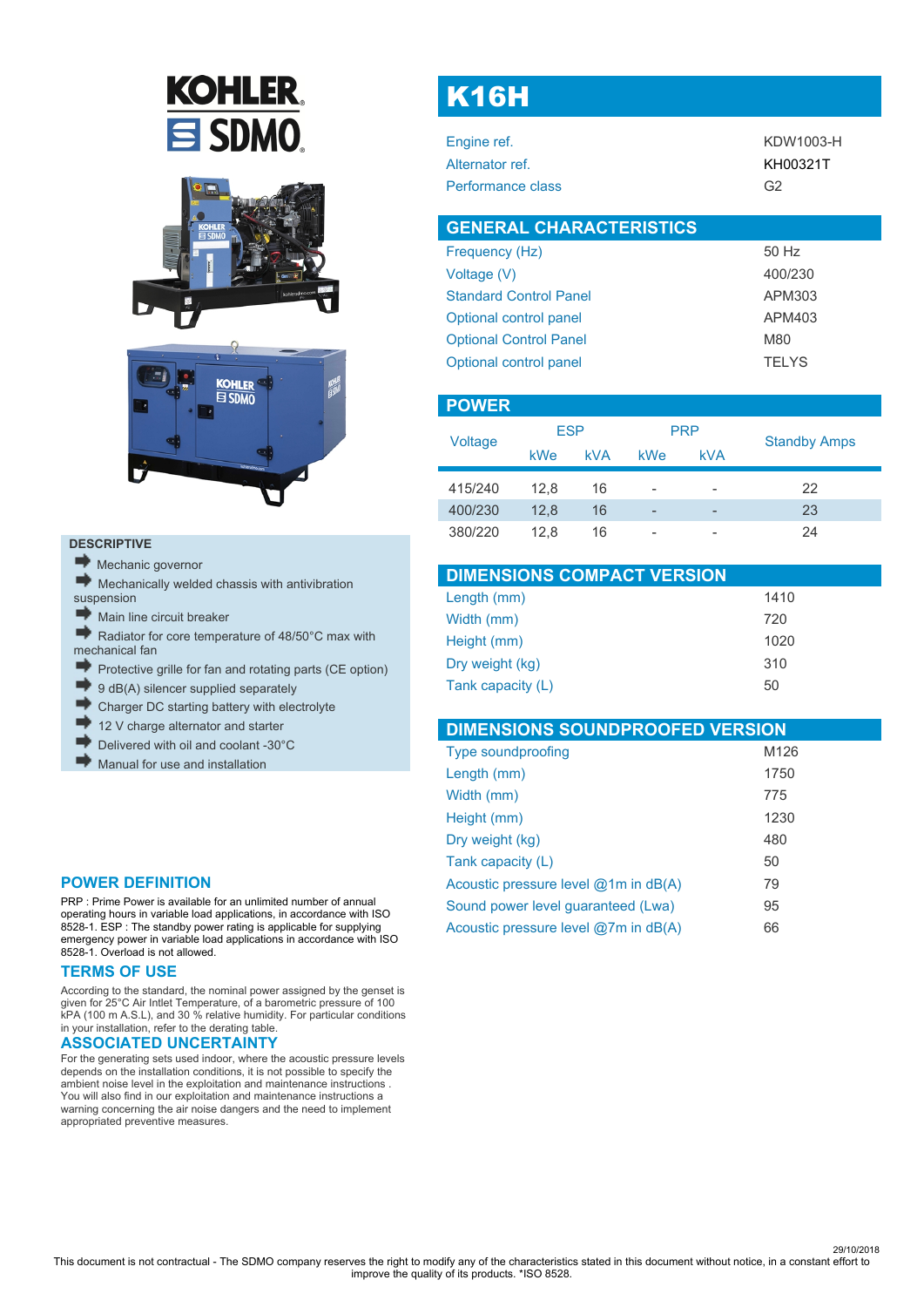

# K16H

# ENGINE CHARACTERISTICS

## **GENERAL ENGINE DATA**

| <b>Engine brand</b>                                  | <b>LOMBARDINI</b> |
|------------------------------------------------------|-------------------|
| Engine ref.                                          | KDW1003-H         |
| Air inlet system                                     | Athmo             |
| <b>Cylinders configuration</b>                       | L                 |
| Number of cylinders                                  | 3                 |
| Displacement (L)                                     | 1,03              |
| <b>Charge Air coolant</b>                            |                   |
| Bore (mm) x Stroke (mm)                              | 75 x 77,60        |
| <b>Compression ratio</b>                             | 22,8:1            |
| Speed (RPM)                                          | 3000              |
| Pistons speed (m/s)                                  | 7.76              |
| Maximum stand-by power at rated<br>RPM (kW)          | 16,50             |
| Frequency regulation, steady state $(\%) +1 - 2.5\%$ |                   |
| BMEP @ PRP 50 Hz (bar)                               | 5,80              |
| Governor type                                        | Mechanical        |

## **COOLING SYSTEM**

Radiator & Engine capacity (L) 4,50

| 0.85            |
|-----------------|
| 1.55            |
|                 |
| Glycol-Ethylene |
|                 |

## **EMISSIONS**

Emission PM (g/kW.h) Emission CO (g/kW.h) Emission HC+NOx (g/kWh) 0 Emission HC (g/kW.h)

| <b>EXHAUST</b>                            |       |  |
|-------------------------------------------|-------|--|
| Exhaust gas temperature @ ESP 50Hz (°C)   | 545   |  |
| Exhaust gas flow @ ESP 50Hz (L/s)         | 70,50 |  |
| Max. exhaust back pressure (mm H2O)       | 800   |  |
|                                           |       |  |
| <b>FUEL</b>                               |       |  |
| Consumption @ 100% load ESP (L/h)         | 5,30  |  |
| Consumption @ 100% PRP load (L/h)         | 4,80  |  |
| Consumption @ 75% PRP load (L/h)          | 3,60  |  |
| Consumption @ 50% PRP load (L/h)          | 2,70  |  |
| Maximum fuel pump flow (L/h)              | 75    |  |
|                                           |       |  |
| OIL                                       |       |  |
| Oil system canacity including filters (1) | 2 40  |  |

| Oil system capacity including filters (L) | 2,40 |
|-------------------------------------------|------|
| Min. oil pressure (bar)                   | 1.40 |
| Max. oil pressure (bar)                   |      |
| Oil consumption 100% ESP (L/h)            | 0.08 |
| Oil sump capacity (L)                     | 2,30 |

## **HEAT BALANCE**

| Heat rejection to exhaust (kW)    |    |
|-----------------------------------|----|
| Radiated heat to ambiant (kW)     | -3 |
| Heat rejection to coolant HT (kW) | 17 |

| AIR INTAKE                       |       |
|----------------------------------|-------|
| Max. intake restriction (mm H2O) | 250   |
| Intake air flow $(L/s)$          | 25.70 |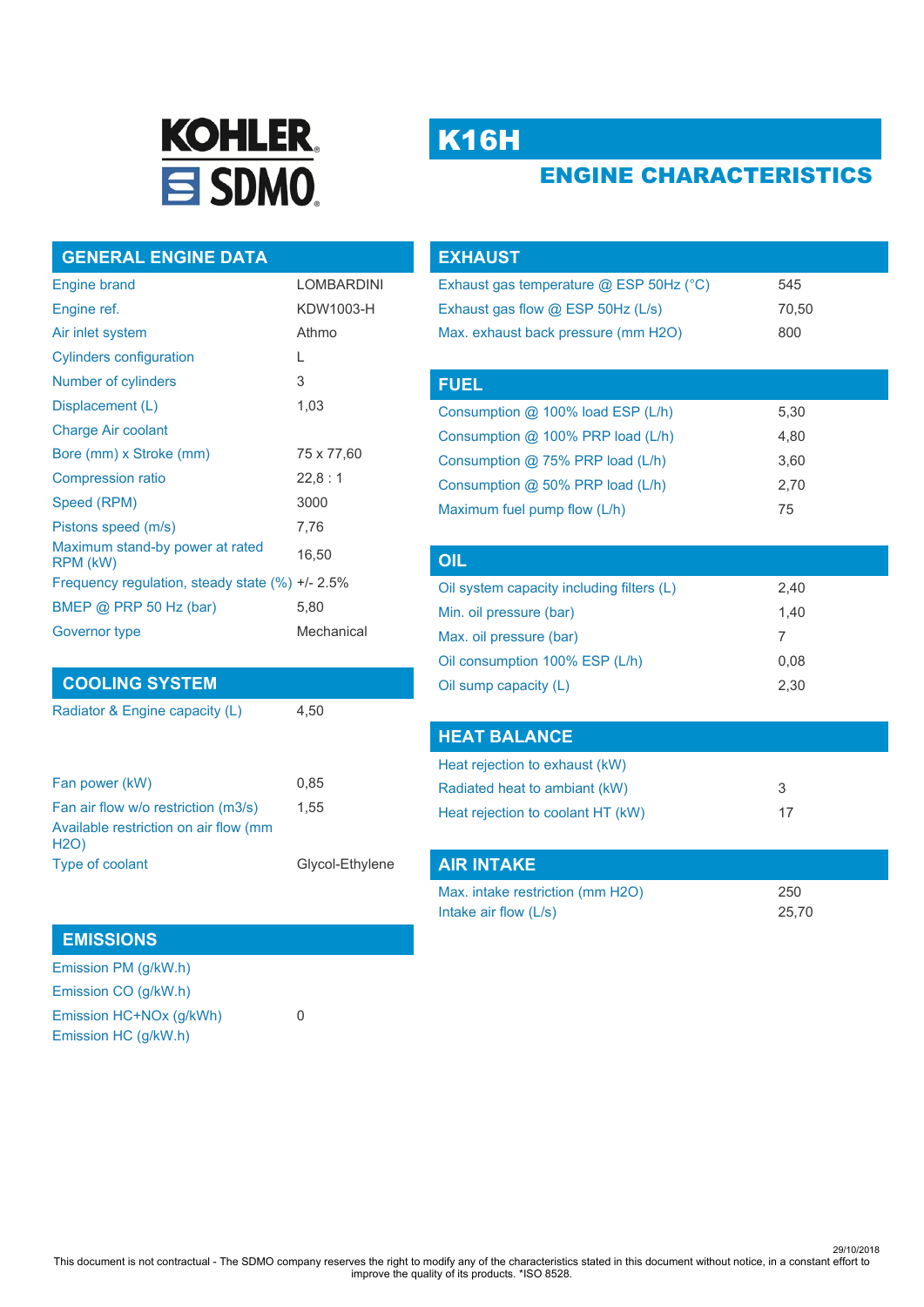# **KOHLER.** SDMO.

# K16H

# ALTERNATOR CHARACTERISTICS

| <b>GENERAL DATA</b>                                               |                  |
|-------------------------------------------------------------------|------------------|
| Alternator ref.                                                   | KH00321T         |
| Number of Phase                                                   | Three phase      |
| Power factor (Cos Phi)                                            | 0,80             |
| Altitude (m)                                                      | 0 à 1000         |
| Overspeed (rpm)                                                   |                  |
| Number of pole                                                    | $\overline{2}$   |
| Capacity for maintaining short circuit at<br>3 In for 10 s        | <b>No</b>        |
| <b>Insulation class</b>                                           | н                |
| $T^{\circ}$ class (H/125 $^{\circ}$ ), continuous 40 $^{\circ}$ C | $H/125^\circ K$  |
| T° class (H/163°C), standby 27°C                                  | $H/163$ °K       |
| <b>Total Harmonic Distortion in no-load</b><br>DHT (%)            | $\leq 4$         |
| <b>AVR Regulation</b>                                             | No               |
| <b>Total Harmonic Distortion, on linear load</b><br>DHT (%)       | $\leq 4$         |
| Wave form: NEMA=TIF                                               |                  |
| Wave form: CEI=FHT                                                |                  |
| Number of bearing                                                 | Single Bearing   |
| Coupling                                                          | <b>Direct</b>    |
| Voltage regulation at established rating<br>$(+/- 9/6)$           |                  |
| Recovery time (Delta $U = 20\%$                                   |                  |
| transcient) (ms)<br>Indication of protection                      | IP 23            |
| <b>Technology</b>                                                 | Collar and brush |
|                                                                   |                  |

| <b>OTHER DATA</b>                                            |        |
|--------------------------------------------------------------|--------|
| Continuous Nominal Rating 40°C (kVA)                         | 16     |
| Standby Rating 27°C (kVA)                                    |        |
| Efficiencies 100% of load (%)                                | 84,50  |
| Air flow (m3/s)                                              | 0,0750 |
| Short circuit ratio (Kcc)                                    |        |
| Direct axis synchro reactance unsaturated (Xd) (%)           |        |
| Quadra axis synchro reactance unsaturated (Xq) (%)           |        |
| Open circuit time constant (T'do) (ms)                       |        |
| Direct axis transcient reactance saturated (X'd) (%)         |        |
| Short circuit transcient time constant (T'd) (ms)            |        |
| Direct axis subtranscient reactance saturated (X"d)<br>(%)   |        |
| Subtranscient time constant (T"d) (ms)                       |        |
| Quadra axis subtranscient reactance saturated (X"q)<br>(% )  |        |
| Subtranscient time constant (T"q) (ms)                       |        |
| Zero sequence reactance unsaturated (Xo) (%)                 |        |
| Negative sequence reactance saturated (X2) (%)               |        |
| Armature time constant (Ta) (ms)                             |        |
| No load excitation current (io) (A)                          | 1,30   |
| Full load excitation current (ic) (A)                        | 5,50   |
| Full load excitation voltage (uc) (V)                        | 92     |
| Engine start (Delta $U = 20\%$ perm. or 30% trans.)<br>(kVA) |        |
| Transcient dip (4/4 load) - PF : 0,8 AR (%)                  |        |
| No load losses (W)                                           |        |
| Heat rejection (W)                                           |        |
| Unbalanced load acceptance ratio (%)                         |        |

# DIMENSIONS

| <b>Dimensions DW compact version</b>     |      |
|------------------------------------------|------|
| Type soundproofing                       |      |
| Length (mm)                              | 1797 |
| Width (mm)                               | 775  |
| Height (mm)                              | 1181 |
| Dry weight (kg)                          | 460  |
| Tank capacity (L)                        | 93   |
| Acoustic pressure level $@1m$ in $dB(A)$ |      |
| Sound power level guaranteed (Lwa)       |      |
| Acoustic pressure level @7m in dB(A)     |      |

| <b>Dimensions soundproofed version</b>    |                |
|-------------------------------------------|----------------|
| <b>Type soundproofing</b>                 | M126           |
| Length (mm)                               | 1750           |
| Width (mm)                                | 775            |
| Height (mm)                               | 1230           |
| Dry weight (kg)                           | 480            |
| Tank capacity (L)                         | 50             |
| Acoustic pressure level @1m in dB(A)      | 79             |
| Sound power level guaranteed (Lwa)        | 95             |
| Acoustic pressure level @7m in dB(A)      | 66             |
| <b>Dimensions DW soundproofed version</b> |                |
| Tyne soundproofing                        | <b>M126 DW</b> |

| Type soundproofing                   | M126 DW |
|--------------------------------------|---------|
| Length (mm)                          | 1797    |
| Width (mm)                           | 775     |
| Height (mm)                          | 1391    |
| Dry weight (kg)                      | 630     |
| Tank capacity (L)                    | 93      |
| Acoustic pressure level @1m in dB(A) | 79      |

29/10/2018 This document is not contractual - The SDMO company reserves the right to modify any of the characteristics stated in this document without notice, in a constant effort to improve the quality of its products. \*ISO 8528.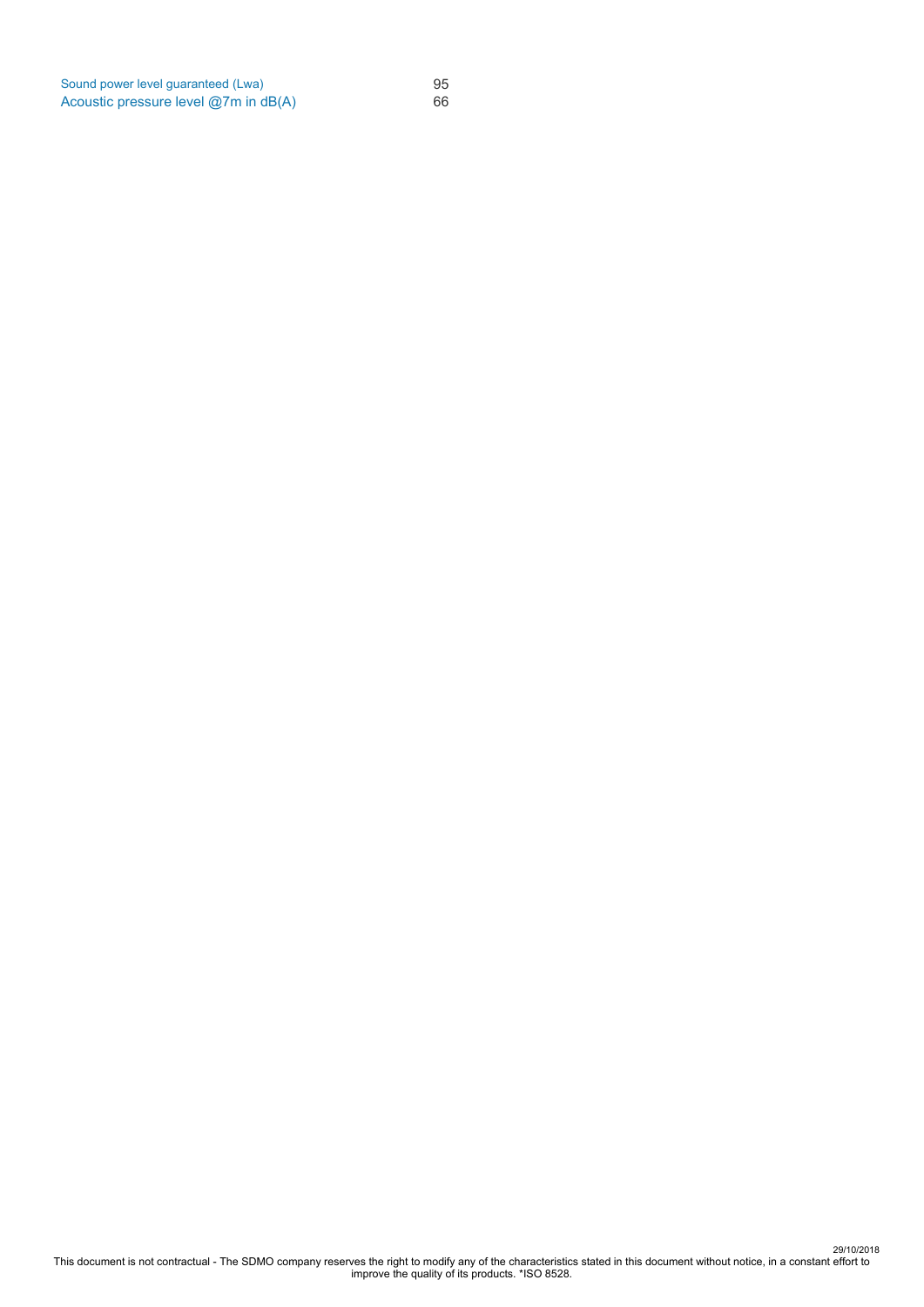# **K16H**



# CONTROL PANEL

## APM303, comprehensive and simple



The APM303 is a versatile unit which can be operated in manual or automatic mode. It offers the following features: Measurements:

phase-to-neutral and phase-to-phase voltages, fuel level (In option : active power currents, effective power, power factors, Kw/h energy meter, oil pressure and coolant temperature levels)

Supervision:

Modbus RTU communication on RS485 Reports:

(In option : 2 configurable reports)

Safety features:

Overspeed, oil pressure,coolant temperatures, minimum and maximum voltage, minimum and maximum frequency (Maximum active power P<66kVA)

Traceability:

Stack of 12 stored events

For further information, please refer to the data sheet for the APM303.

### APM403, basic generating set and power plant control



The APM403 is a versatile control unit which allows operation in manual or automatic mode Measurements : voltage and current kW/kWh/kVA power meters Standard specifications: Voltmeter, Frequency meter. Optional : Battery ammeter. J1939 CAN ECU engine control Alarms and faults: Oil pressure, Coolant temperature, Overspeed, Start-up failure, alternator min/max, Emergency stop button. Engine parameters: Fuel level, hour counter, battery voltage. Optional (standard at 24V): Oil pressure, water temperature. Event log/ Management of the last 300 genset events. Mains and genset protection Clock management USB connections, USB Host and PC, Communications : RS485 INTERFACE ModBUS protocol /SNMP Optional : Ethernet, GPRS, remote control, 3G, 4G, Websupervisor, SMS, E-mails